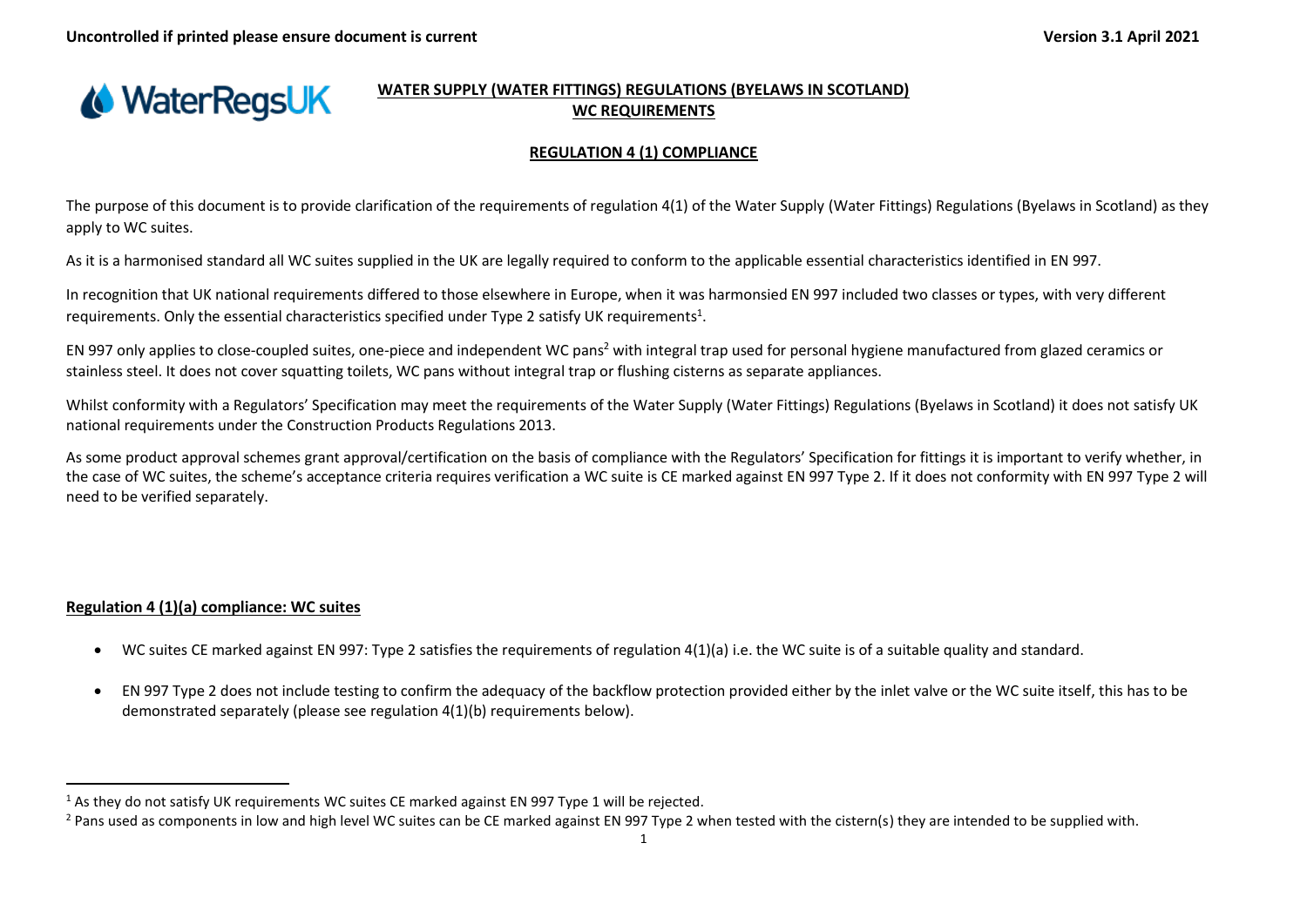# **Regulation 4 (1)(b) compliance: WC suites**

To be considered as being suitable for the circumstances in which it is used:

• **Schedule 2 paragraph 25**

The requirements of EN 997 Type 2 satisfy the design requirements for WCs set out in schedule 2 for:

- 
- o Different flush volumes o An indelible line showing flush volumes
- o A warning pipe

# • **Non-metallic materials:**

A WC suite must conform to all the essential characteristics identified in EN 997 Type 2.

This includes a requirement (durability clause 6.16) that any non-metallic materials used in the construction of WC inlet valves be BS 6920 compliant, or equivalent, to the point of discharge. Although water in a WC cistern is itself not required to be wholesome, this requirement applies because mains supplied water is required to remain wholesome to the point at which is it discharged into a WC cistern.

### • **Backflow protection:**

If a WC suite does not incorporate a compliant Type AUK1 air gap an alternative form of system backflow protection will be required.

Whilst EN 997 Type 2 includes a 'backflow' test it is undertaken on the inlet valve in isolation i.e. not installed in the cistern. Because this testing does not assess backflow once installed, it is not considered to be as rigorous and stringent as other testing undertaken to confirm air gap arrangements. There are therefore technical grounds for challenging conformity with this performance specification as being sufficient to demonstrate the adequacy of the backflow protection arrangements. Consequently the adequacy of point of use backflow protection has to be demonstrated separately.

Only in the case of WC suites it is acceptable for manufacturers to self-declare the inlet valve overflow arrangement can achieve a Type AG air gap and conformity with all the dimensional requirements for a Type AUK1 air gap arrangement. Please note the manufacturer shall always retain reasonability for the conformity of the product with its declared performance(s).

For further information please refer to the Type AUK1 and Type AG air gap requirements checklist.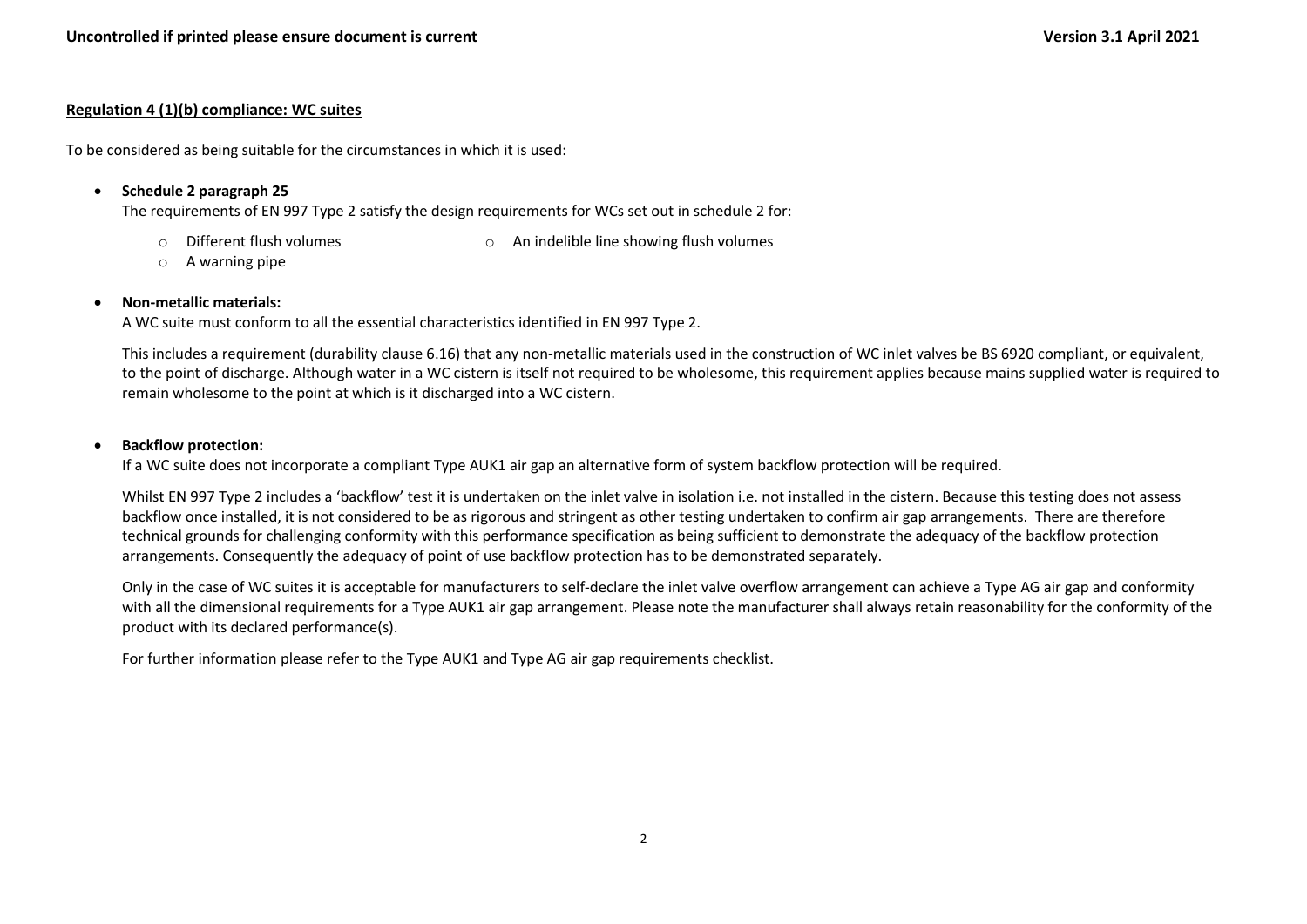### **ACCEPTABLE EVIDENCE OF COMPLIANCE**

# **Summary: CE Marking against EN 997 Type 2**

- BS EN 997 falls under the scope of Construction Product Regulations 2013, which is one of the routes identified in regulation 4(2). CE marking against EN 997 type 2 demonstrates that a WC suite satisfies all UK requirements relating to the 'quality and standard' of WC suites.
- CE marking against EN 997 Type 2 only, is acceptable evidence a close coupled and one piece WC suite complies with regulation 4(1)(a) only i.e. is of a suitable quality and standard.
- Pans used as components in low and high level WC suites can also be CE marked against EN 997 Type 2 when tested with the cistern(s) they are intended to be supplied with. The only place to list information about the pan cistern combination is in the list of product numbers attached to the declaration of performance.
- EN 997 Type 2 includes seven essential characteristics; to comply with Water Supply (Water Fittings) Regulations (Byelaws in Scotland) a WC suite must satisfy all of these. Confirmation of conformity is given in a declaration of performance (DoP).
- To be acceptable a declaration of performance (DoP) must include information about; the suite, intended use (personal hygiene), manufacturer, system of attestation (EN 997 uses the level 4 system of attestation<sup>3</sup>), harmonised standard (EN 997) and performance for all seven essential requirements, an example is provided below.
- One essential characteristic 'durability' requires non-metallic components in the inlet valve to be BS 6920 compliant to the point of discharge.
- CE marking against EN 997 Type 2 does not provide acceptable evidence of the backflow protection provided either by the inlet valve or the WC suite itself. Consequently the adequacy of any point of use backflow protection has to be demonstrated separately.
- It is acceptable for manufacturers to self-certify conformity with EN 997 Type 2. To be acceptable a declaration of performance must include a declared performance for the essential characteristics listed above.

|           | <b>Essential characteristics for EN 997 Type 2 products</b><br>CL 2 -Z: Type 2 product with flush volume $\leq 6$ l and |                                               |  |  |  |
|-----------|-------------------------------------------------------------------------------------------------------------------------|-----------------------------------------------|--|--|--|
|           |                                                                                                                         |                                               |  |  |  |
|           | optionally minimum flush volume as Z<br><b>Essential characteristics</b>                                                | Type 2<br>requirement<br>clauses in EN<br>997 |  |  |  |
| WL        | Water /leak tightness                                                                                                   | 6.7<br>6.8                                    |  |  |  |
| <b>CF</b> | Capacity of flushing water                                                                                              | 6.3<br>6.4<br>6.5<br>6.8                      |  |  |  |
| <b>BP</b> | Backflow prevention (foul air)                                                                                          | 6.2<br>6.13                                   |  |  |  |
| VR.       | Valve reliability                                                                                                       | 6.7                                           |  |  |  |
| CA        | Clean ability                                                                                                           | 6.9<br>6.10<br>6.11<br>6.12                   |  |  |  |
| IR        | Load Resistance                                                                                                         | 6.14                                          |  |  |  |
| DA        | Durability                                                                                                              | 6.16                                          |  |  |  |

<sup>&</sup>lt;sup>3</sup> Level 4 attestation – the declaration of performance (DoP) can be drawn up by the manufacturer with no need for the involvement of a notified body on the basis of type testing and factory control i.e. conformity is self-declared.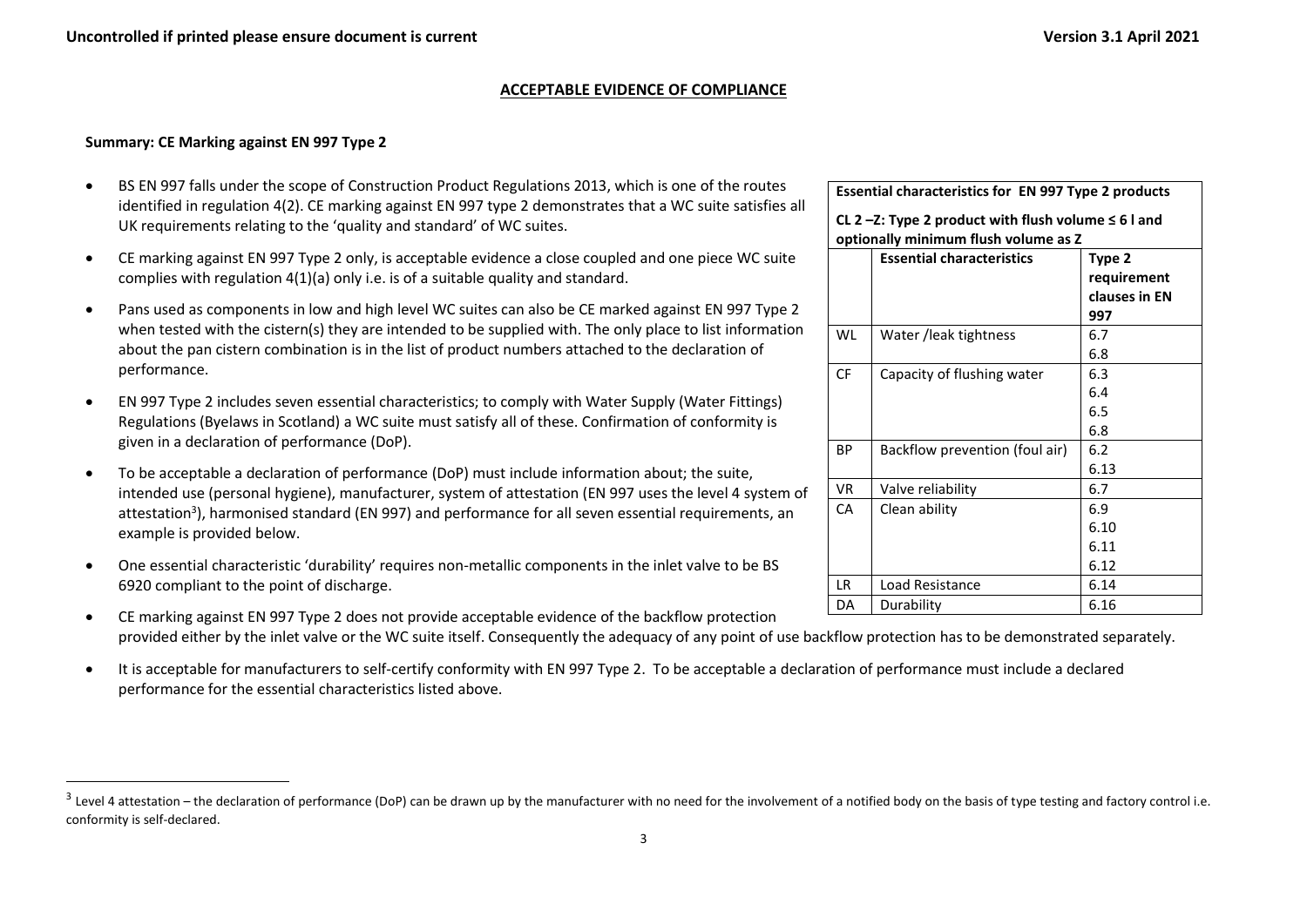Example for illustration purposes only

#### **DECLARATION OF PERFORMANCE**

#### **No. CGH469**

**1. Name registered trade name or registered trade mark and contact address of the manufacturer**

Manufacturer's name Company name **Address** 

**2. Product type**

Close coupled WC suite

**3. Unique identification code of the product type**

For product number(s) see list attached.

**4. Intended use**

Personal hygiene

#### **5. System of assessment and verification of consistency of performance (AVCP)**

System 4

**6. Harmonised standard** 

EN 997: 2012/AC:2012

**7. Declared of performance** 

| <b>Essential characteristics</b>       | Performance | Harmonised technical specification |
|----------------------------------------|-------------|------------------------------------|
| Capacity of flushing water (CF)        | <b>PASS</b> |                                    |
| Backflow prevention (of foul air) (BF) | <b>PASS</b> |                                    |
| Cleanability (CA)                      | <b>PASS</b> |                                    |
| Load resistance (LR)                   | <b>PASS</b> | EN 997:2012/AC:2012                |
| Water tightness/leak tightness (WL)    | <b>PASS</b> |                                    |
| Valve reliability (VR)                 | <b>PASS</b> |                                    |
| Durability (DA)                        | <b>PASS</b> |                                    |

**8. The performance of the product identified is in conformity with the declared performances. This declaration of performance is issued, in accordance with regulation (EU) No 305/2011, under the sole responsibility of the manufacturer identified in point 1 above.**

Signed for and on behalf of the manufacturer by:

(Name and function)

At (place and date of issue)

(Signature)